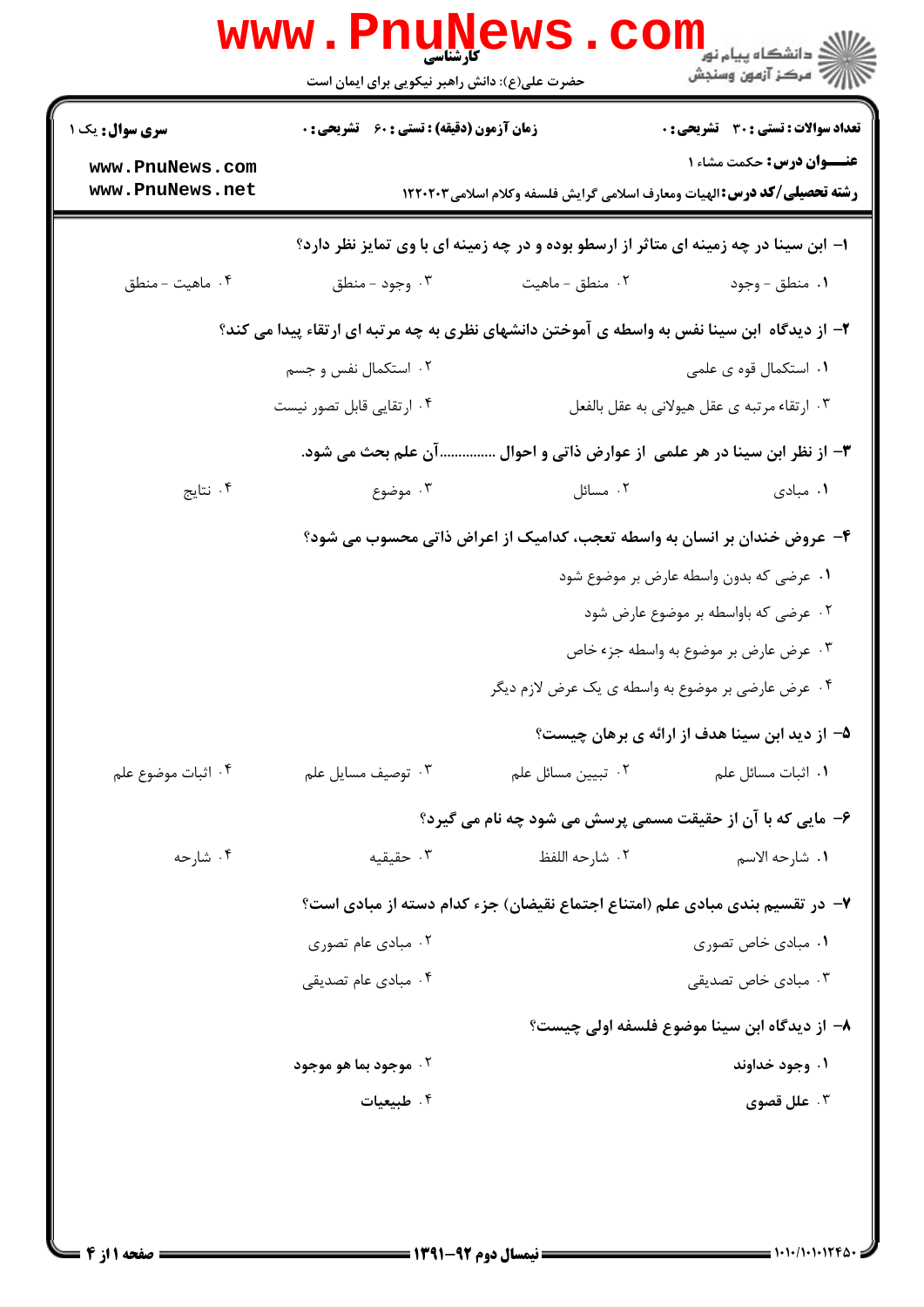|                                                     | www.Pnul<br><b>کارشناسی</b><br>حضرت علی(ع): دانش راهبر نیکویی برای ایمان است           | <b>ews</b>                                                                       | ري دانشڪاه پيام نور<br>اڳ مرکز آزمون وسنجش   |
|-----------------------------------------------------|----------------------------------------------------------------------------------------|----------------------------------------------------------------------------------|----------------------------------------------|
| <b>سری سوال : ۱ یک</b>                              | <b>زمان آزمون (دقیقه) : تستی : 60 ٪ تشریحی : 0</b>                                     |                                                                                  | <b>تعداد سوالات : تستی : 30 ٪ تشریحی : 0</b> |
| www.PnuNews.com<br>www.PnuNews.net                  |                                                                                        | <b>رشته تحصیلی/کد درس:</b> الهیات ومعارف اسلامی گرایش فلسفه وکلام اسلامی ۱۲۲۰۲۰۳ | <b>عنـــوان درس:</b> حکمت مشاء ۱             |
|                                                     |                                                                                        | ۹- در عبارت (موجود بما هو موجود) "موجود"دوم بيانگر چيست؟                         |                                              |
|                                                     | ۰۲ حیثیت شیء                                                                           |                                                                                  | ۰۱ هر شیئی با هر ویژگی                       |
|                                                     | ۰۴ وجود خداوند                                                                         |                                                                                  | ۰۳ ماوراءالطبيعيه                            |
|                                                     |                                                                                        | ∙ا− اطلاق ماهیت به معنای مابه الشیء هو هو به یک شیئ هماناست.                     |                                              |
| ۰۴ مصداق                                            | ۰۳ فصل                                                                                 | ۰۲ جنس                                                                           | ۰۱ نوع                                       |
|                                                     |                                                                                        | 11- اتصاف ماهیت بر کلیت و جزئیت از نظر ابن سینا بیانگر چیست؟                     |                                              |
|                                                     | ۰۲ وجود واقعیتهای خارجی                                                                |                                                                                  | ۰۱ مفاهیم ذهن <i>ی</i>                       |
| ۰۴ طرح کلیت و جزئیت به عنوان یکی از مسایل فلسفی     |                                                                                        | ۰۳ رابطه بین مفاهیم ذهنی و واقعیتهای خارجی                                       |                                              |
|                                                     |                                                                                        | <b>۱۲</b> - درکدامیک از کلی های زیر وجود خارجی نیست؟                             |                                              |
|                                                     | ۰۲ کلی منطقی و طبیعی                                                                   |                                                                                  | ۰۱ کلی عقلی و طبیعی                          |
|                                                     | ۰۴ کلی عقلی، منطقی و طبیعی                                                             |                                                                                  | ۰۳ کلی عقلی و منطقی                          |
|                                                     | ۱۳- به ماهیتی که مفهوم کلی، مطلق و بدون هیچ قید بوده و همان کلی طبیعی است چه می گویند؟ |                                                                                  |                                              |
|                                                     | ۰۲ ماهیت به شرط شیء                                                                    |                                                                                  | ٠١. ماهيت به شرط لا                          |
|                                                     | ۰۴ ماهيت لابشرط قسمي                                                                   |                                                                                  | ۰۳ ماهيت لابشرط مقسمي                        |
|                                                     |                                                                                        | <b>۱۴</b> - عام ترین و بدیهی ترین مفهوم در فلسفه کدام است؟                       |                                              |
| ۰۴ جنس                                              | ۰۳ عدم                                                                                 | ۰۲ ماهيت                                                                         | ۰۱ وجود                                      |
|                                                     |                                                                                        | 1۵– کدامیک از گزینه های زیر صحیح می باشد؟                                        |                                              |
| ۰۲ ازلیات قبل از وجود گرفتن ، نخست امکان وجود دارند |                                                                                        | ٠١ وجود حادثات ، همراه با وجود آنهاست                                            |                                              |
|                                                     | ۰۴ وجود برای ازلیات همیشگی و دائمی است                                                 | ۰۳ وجود برای موجود حادث همیشگی ودائمی است                                        |                                              |
|                                                     |                                                                                        | ۱۶– از دید ابن سینا رابطه وجود و ماهیت در شناخت واجب الوجود چگونه است؟           |                                              |
|                                                     | ۰۲ ماهیت مقدم بر وجود است                                                              | ۰۱ ماهیت و وجود در وجود واجب یکتاست                                              |                                              |
|                                                     | ۰۴ وجود و ماهیت تمایز دارند                                                            |                                                                                  | ۰۳ وجود مقدم بر ماهیت است                    |
|                                                     |                                                                                        |                                                                                  |                                              |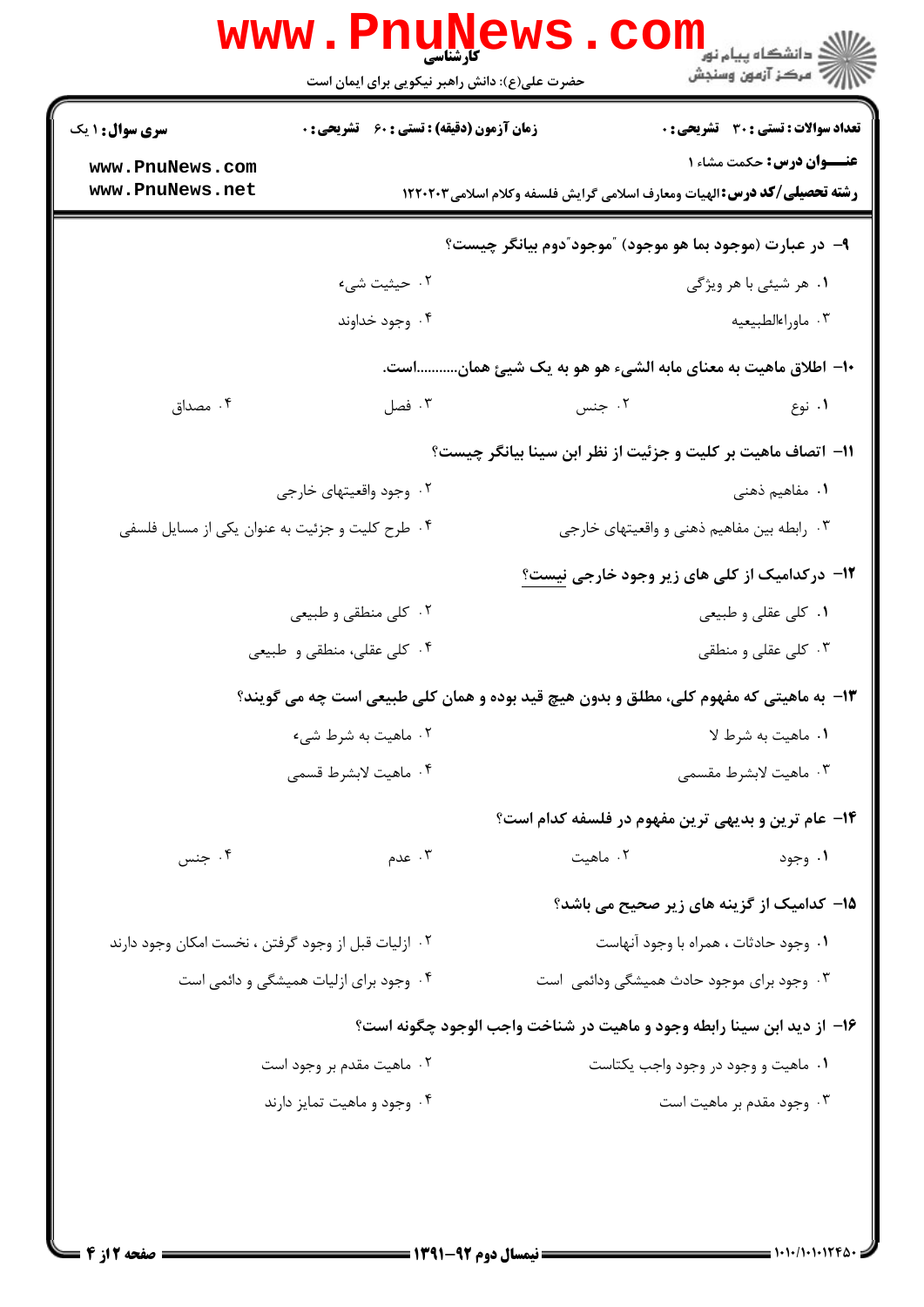|                                                  | حضرت علی(ع): دانش راهبر نیکویی برای ایمان است |                                      | دانشگاه پيام نور <mark>−</mark><br> <br> √ مرکز آزمون وسنجش                                                           |
|--------------------------------------------------|-----------------------------------------------|--------------------------------------|-----------------------------------------------------------------------------------------------------------------------|
| سری سوال: ۱ یک                                   | زمان آزمون (دقیقه) : تستی : 60 ٪ تشریحی : 0   |                                      | <b>تعداد سوالات : تستی : 30 ٪ تشریحی : 0</b>                                                                          |
| www.PnuNews.com<br>www.PnuNews.net               |                                               |                                      | <b>عنـــوان درس:</b> حکمت مشاء ۱<br><b>رشته تحصیلی/کد درس: ا</b> لهیات ومعارف اسلامی گرایش فلسفه وکلام اسلامی ۱۲۲۰۲۰۳ |
|                                                  |                                               |                                      | ۱۷– کدام گزینه دلیل درستی برای نشان دادن سرایت احکام ماهیت بر وجود است؟                                               |
|                                                  | ۰۲ وجود بالذات به جوهر و عرض تقسیم می شود     |                                      | ۰۱ وجود ماهوی به جوهر و عرض تقسیم می شود.                                                                             |
|                                                  | ۰۴ وجود برای تحصل نیاز به فصل دارد.           |                                      | ۰۳ وجود امر کلی و قابل تقسیم نیست.                                                                                    |
|                                                  |                                               |                                      | <b>۱۸</b> - جایگاه صحیح جدایی مفاهیم وجود و ماهیت کجاست؟                                                              |
|                                                  | ۲. عالم خارج                                  |                                      | <b>۱</b> . عالم ذهن                                                                                                   |
|                                                  | ۰۴ نه در ذهن و نه در خارج                     |                                      | ۰۳ هم در ذهن و هم در خارج                                                                                             |
|                                                  |                                               |                                      | ۱۹- ملاک و معیار توجه ابن سینا به بحث اصالت وجود کدام است؟                                                            |
|                                                  | ۲.  توجه به واقعیت خارجی وجود در مباحث فلسفی  | ۰۱ توجه به وجود ذهنی در فلسفه        |                                                                                                                       |
|                                                  | ۰۴ اصالت وجود معیاری در فلسفه ابن سینا ندارد  | ۰۳ توجه به تحقق ذهنی و ذاتی وجود     |                                                                                                                       |
|                                                  |                                               |                                      | +۲- کدامیک از گزینه های زیر در مورد وجود و عدم از نظر ابن سینا صحیح است؟                                              |
|                                                  | ۰۲ وجود خیر است و عدم شر                      |                                      | ۰۱ وجود شر است و عدم خیر                                                                                              |
|                                                  | ۰۴ وجود و عدم هیچ ارتباطی به خیر و شر ندارند  | ۰۳ وجود و عدم به یک اندازه خیر هستند |                                                                                                                       |
|                                                  |                                               |                                      | 21− کدامیک از دانشمندان زیر وجود را اساس قواعد فلسفی و مبنای مسائل الهی دانسته وبه آن اصالت می دهد؟                   |
| ۰۴ ملاصدرا                                       | ۰۳ فارابی                                     | ۰۲ ابن سینا                          | ۰۱ سهروردی                                                                                                            |
|                                                  |                                               |                                      | ۲۲– طرفداران حکمت متعالیه معتقدند که مشائیون منکر تشکیک در مورد کدام مسئله هستند؟                                     |
|                                                  | ۰۲ اشیاء                                      |                                      | ۰۱ ماهیات                                                                                                             |
|                                                  | ۰۴ حقیقت وجود و ماهیت                         |                                      | ۰۳ حقيقت وجود                                                                                                         |
|                                                  |                                               |                                      | ۲۳- کثرتی که از ناحیه ی اختلاف در وجود پدید می آید چه نام دارد؟                                                       |
| ۰۴ تشکیک خاص                                     | ۰۳ تشکیک وجود                                 | ۰۲ تشکیک ذات                         | ۰۱ تشکیک حقیقت                                                                                                        |
|                                                  |                                               |                                      | ۲۴- تقسیم وجود بر واجب و ممکن از نظر ابن سینا کدام مساله ی اساسی را در فلسفه او بیان می دارد؟                         |
| ۰۲ یکتایی وجود و ماهیت هم در واجب و هم در ممکنات |                                               |                                      | ۰۱ یکتایی وجود و ماهیت در واجب و تمایز آنها در ممکنات                                                                 |
| ۰۴ تمایز وجود و ماهیت هم در واجب و هم در ممکنات  |                                               |                                      | ۰۳ تمایز وجود و ماهیت در واجب و یکتایی در ممکنات                                                                      |
|                                                  |                                               |                                      | ۲۵- علتی که جزء بالقوه ی شی ء است چه می نامند؟                                                                        |
| ۰۴ علت فاعلی                                     | ۰۳ علت مادی                                   | ۰۲ علت غایی                          | ۰۱ علت صوری                                                                                                           |